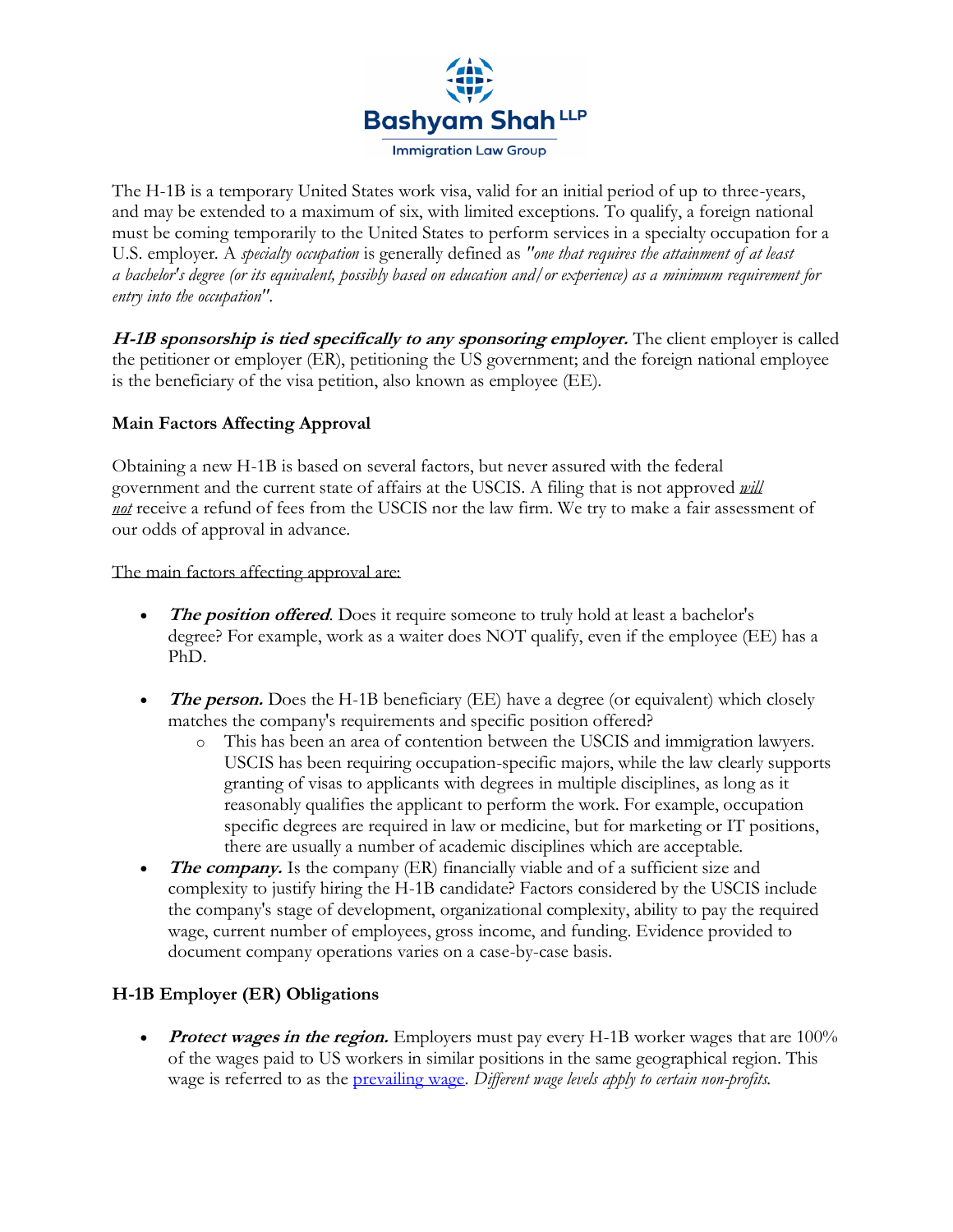

- **Protect wages in the workplace.** Employers must pay every H-1B worker the actual wages paid to other employees in the same position, with normal variability for experience, merit, skills, etc. This wage is referred to as the actual wage.
- **Post the proposed salary**. Employers must post the prospective salary or the salary range for an H-1B position for 10 business days at the worksite in two conspicuous locations. *Advertising required, only if the company is H-1B dependent - see below.*
- **Protect working conditions**. Employers cannot use H-1B workers to break a strike and they must notify their U.S. workforce of the hiring of H-1B professionals.
- *Provide benefits equally*. Employers must provide benefits to H-1B employees in the same manner as provided to similar U.S. workers.
- File a **[Labor Condition Application \(LCA\).](https://flag.dol.gov/programs/lca)** Employers must file a Labor Condition Application attesting to the wages and the no-strike use of H-1B employees with the U.S. Department of Labor (DOL).
- **Pay the employee during benching**. Employers who bench employees during nonproductive status must continue to pay full salary and benefits as attested on the Labor Condition Application.
- **Be subject to penalties for failures.** Failure to comply with DOL regulations could result in civil penalties, a requirement to pay back wages, and even debarment from participating in key immigration programs. *Audits are performed by US immigration authorities randomly.*
- **No discrimination in hiring**. The employer may decline employing any worker who is not legally eligible to work. Written offers should be contingent upon proof of eligibility to work for any employer in the U.S. If a candidate requests sponsorship for H-1B status, the company can decide to sponsor or not.
- **Return transportation.** If an employer terminates an H1-B employee before the end of that employee's period of authorized stay, the employer is liable for the "reasonable costs" of return transportation for the employee to his or her last country of residence. Immigration statutes and regulations suggest that the employer's liability is limited to the reasonable cost of physically returning the H-1B employee, and does not extend to the cost of relocating family members or property.
- *Withdrawal of H-1B after termination.* Regulations require an H-1B employer to notify USCIS "immediately" of "any material changes in the terms and conditions of employment" affecting an H-1B employee. USCIS policy is that a termination is such a "material change." Employers may satisfy this notification obligation by sending a letter explaining the change or termination to USCIS office that approved the petition.

# **H-1B Employee (EE) Obligations**

- **Inform Lawyer of Travel.** An employee who will be traveling in H-1B status should inform a lawyer in advance to make sure that all paperwork is in order and to ensure that H-1B status is still valid. He/she may need a trip to a US Embassy or Consulate abroad before returning to secure a visa stamp.
- **Quitting a job is allowed**. An employee may quit his/her employment in H-1B status at any time. He/she may be subject to contractual terms made specifically with the employer, outside the scope of the H-1B visa.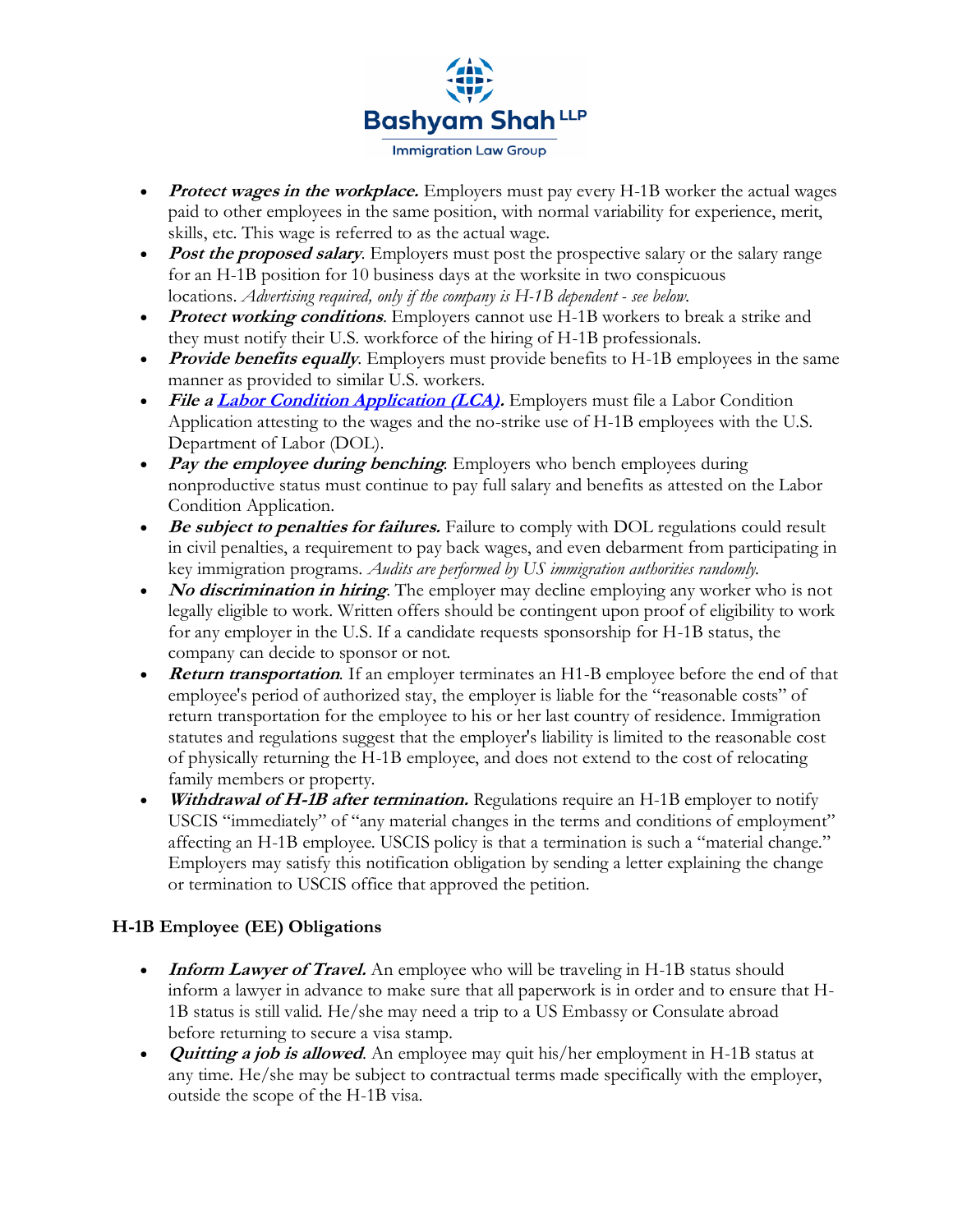

• Lay-offs and leaving the U.S. An employee who is laid off or terminated may no longer be considered to be maintaining H-1B status, unless they qualify for the 60-day grace period. He/she should contact their personal immigration lawyer as soon as possible to determine their immigration options.

### **The Players in the H-1B Process and Their Roles**

A dual representation situation is created in the preparation of an H-1B petition, where our firm has the interests of both the US company petitioner and foreign national employee in mind, in representing both parties together, to obtain the desired visa from the US government.

- **Employer and employee participation**. Both the US company petitioner (employer) and foreign national (employee) supply essential information to complete the needed paperwork, submitted to US immigration authorities. Paperwork includes numbered immigration forms, letters, and supporting documentation. Employer signs the immigration forms and a critical support letter, which confirms the temporary offer of employment, and summarizes eligibility for the H-1B. Employer also follows instructions from our firm to ensure compliance with applicable law surrounding hiring H-1B workers, including posting and maintenance of public access files (PAFs). Employer must update the Public Access File with information about benefits, salary changes. Information about recruitment is necessary only if the employer is dependent on H-1B workers (a foreign worker ratio - see below).
- *Attorney analysis and preparation*. The attorney obtains the initial paperwork on a particular employee and determines if H-1B status will be viable based on information presented. The attorney informs the client about H-1B obligations and responsibilities. The attorney prepares the forms and files them with USCIS.
- **Department of Labor**. Reviews the Labor Condition Application (LCA) and certifies that the prevailing wage is being paid based on the information provided. DOL also may perform random audits to see if employer requirements in addition to the LCA disclosures are being upheld.
- **US Citizenship & Immigration Services**. USCIS receives the H-1B filing and determines that the job requirements, the employee's credentials and the employer's viability are all sufficient for approval.
- **Department of State/visits to US Embassy or Consulate abroad**. If the employee is abroad after receiving approval of the petition, or is granted consular approval (as opposed to a change or extension of status) the employee must apply for an H-1B visa stamp at a US Embassy or Consulate abroad.

### **Additional H-1B Considerations — In General**

• **Spouses/Children (Dependents of H-1Bs).** Spouses and children may accompany the H-1B principal using H-4 status. Spouses of H visa holders may NOT be gainfully employed (unless they qualify for an H-4 EAD) but are allowed to attend school and university classes.